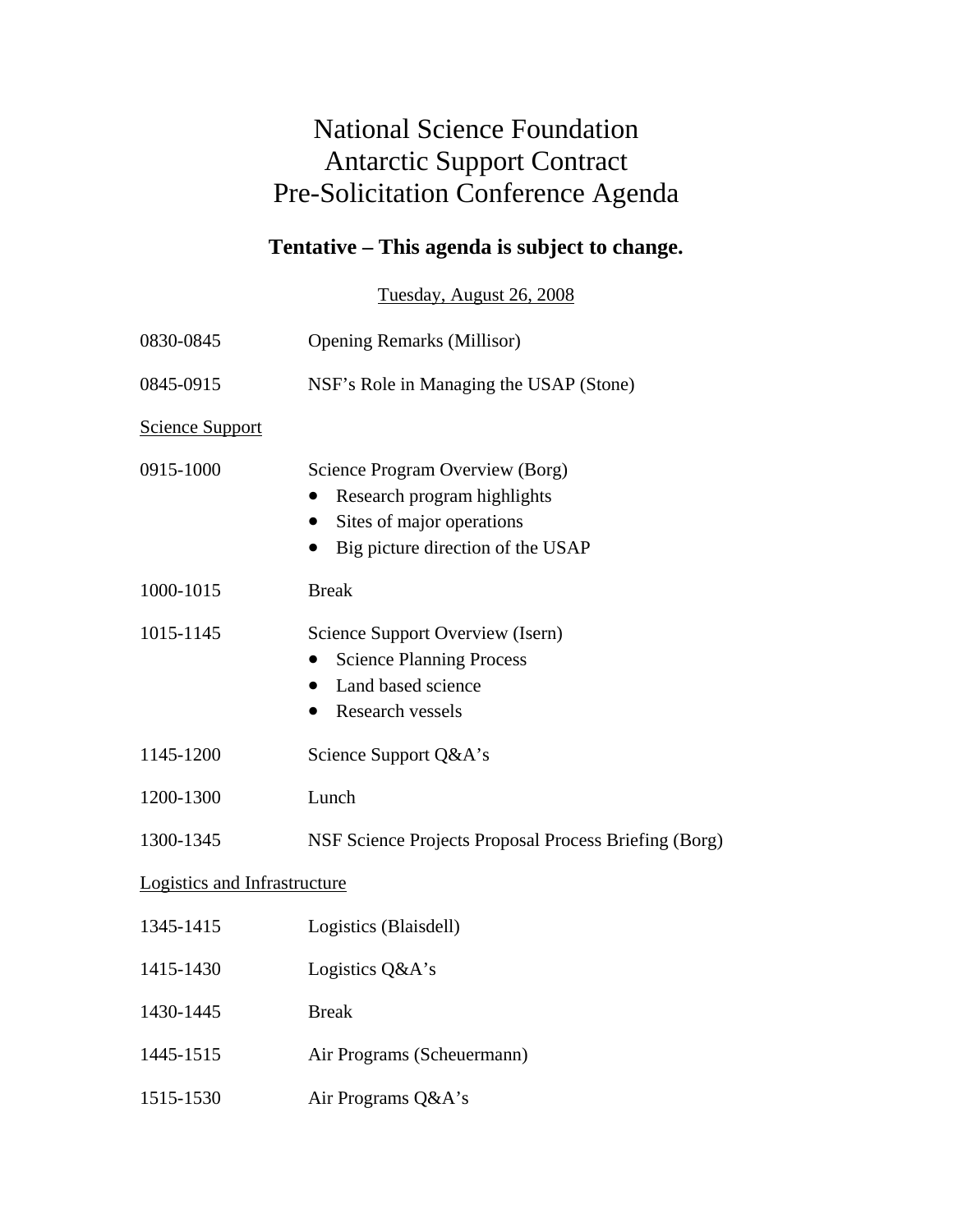| 1530-1545 | <b>DOD</b> Support (Biggings)                            |
|-----------|----------------------------------------------------------|
| 1545-1600 | DOD Support Q&A's                                        |
| 1600-1630 | Construction Activities and Engineering Support (Singer) |
| 1630-1645 | Construction Activities and Engineering Support Q&A's    |
| 1645-1700 | Closing Remarks (Millisor)                               |

## Wednesday, August 27, 2008

- 0830-0845 Opening Remarks (Millisor)
- 0845-0915 Contracting Issues (Millisor)

Polar Environment, Health, and Safety

- 0915-0945 Environmental Management (Penhale)
- 0945-1000 Environmental Management Q&A's
- 1000-1015 Break
- 1015-1045 Safety Programs (Karcher)
- 1045-1100 Safety Programs Q&A's
- 1100-1130 Medical Program (Montopoli)
- 1130-1200 Medical Program Q&A's and other Polar Environment, Safety & Health Programs Q&A's
- 1200-1300 Lunch

## Communications and IT Overview (Smith)

- 1300-1345 IT/Communications Network Setup
- 1345-1430 USAP Software & Current State of Program
- 1430-1445 Break